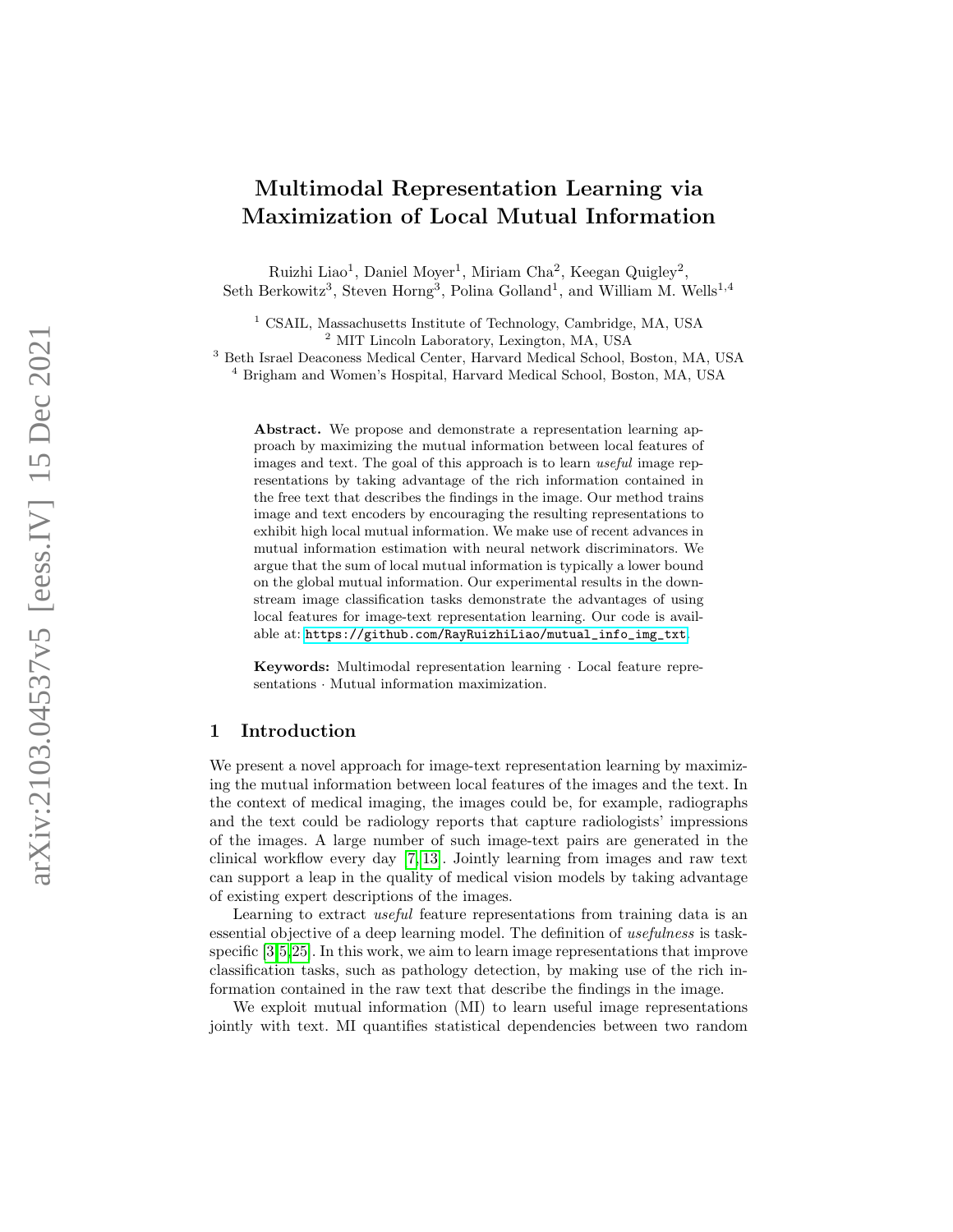Fig. 1. An example image-text pair (a chest radiograph and its associated radiology report). Each sentence describes the image findings in a particular region of the image. This figure is best viewed in color.



segment of the left lower lobe and therefore malignancy must be considered (2) Elsewhere, the left lung appears clear. (3) There is no pleural effusion. (4) Calcified pleural plaque is present in the right mid zone. (5) The right

variables. Prior work has estimated and optimized MI across images for image registration [\[20,](#page-10-1)[29\]](#page-10-2), and MI between images and image features for unsupervised learning [\[6,](#page-9-4) [10,](#page-9-5) [23\]](#page-10-3). Since the text usually describes image findings that are relevant for downstream image classification tasks, it is sensible to encourage the image and text representations to exhibit high MI.

We propose to learn an image encoder and a text encoder by maximizing the MI of their resulting image and text representations. Moreover, we estimate and optimize the MI between local image features and sentence-level text representations. Fig. [1](#page-0-0) shows an example image-text pair, where the image is a chest radiograph and the document is the associated radiology report [\[13\]](#page-9-1). Each sentence in the report describes a local region in the image. A sentence is usually a minimal and complete semantic unit [\[24,](#page-10-4) [32\]](#page-11-0). The findings described in that semantic unit are usually captured in a local region of the image [\[8\]](#page-9-6).

Prior work in image-text joint learning has leveraged image-based text generation as an auxiliary task during the image model training  $[21, 27, 31]$  $[21, 27, 31]$  $[21, 27, 31]$ , or has blended image and text features for downstream inference tasks [\[22\]](#page-10-8). Other work has leveraged contrastive learning, an approach to maximize a lower bound on MI to learn image and text representations jointly [\[4,](#page-9-7) [32\]](#page-11-0). To the best of our knowledge, this work represents the first attempt to exploit the image spatial structure and sentence-level text features with MI maximization to learn image and text representations that are useful for subsequent analysis of images. In our experimental results, we demonstrate that the maximization of local MI yields the greatest improvement in the downstream image classification tasks.

This paper is organized as follows. In Section [2,](#page-1-0) we derive our approach for image-text representation learning by maximizing local MI. Section [3](#page-4-0) discusses the theoretical motivation behind local mutual information. This is followed by empirical evaluation in Section [4,](#page-5-0) where we describe the implementation details of our algorithms in application to chest radiographs and radiology reports.

#### <span id="page-1-0"></span>2 Methods

Let  $x^{\text{I}}$  be an image and  $x^{\text{R}}$  be the associated free text such as a radiology report or a pathology report that describes findings in the image. The objective is to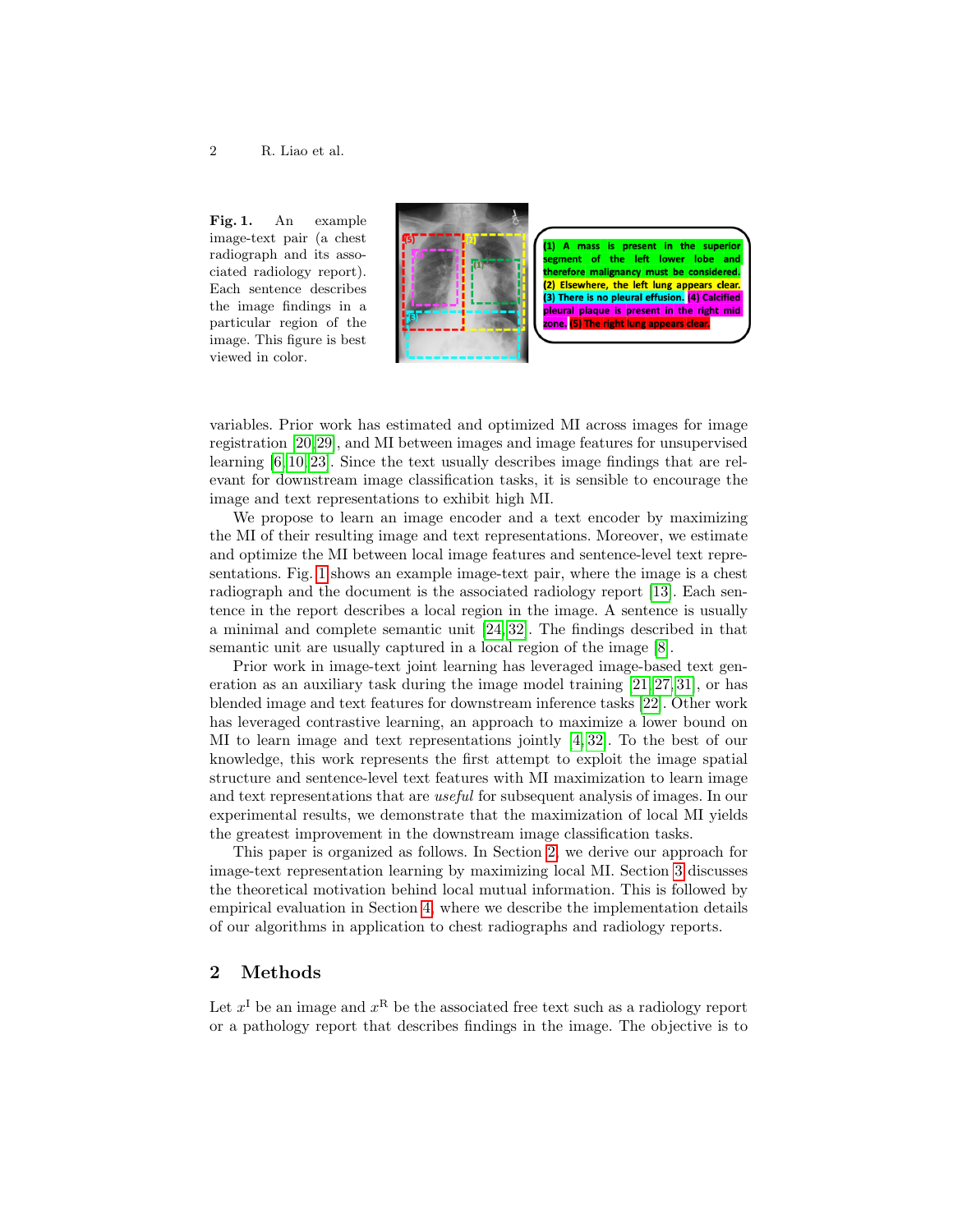learn useful latent image representations  $z^{\text{I}}(x^{\text{I}})$  and text representations  $z^{\text{R}}(x^{\text{R}})$ from image-text data  $\mathcal{X} = \{x_j\}_{j=1}^N$ , where  $x_j = (x_j^I, x_j^R)$ . We construct an image encoder and a text encoder parameterized by  $\theta_{\rm E}^{\rm I}$  and  $\theta_{\rm E}^{\rm R}$ , respectively, to generate the representations  $z^{\text{I}}(x^{\text{I}}; \theta_{\text{E}}^{\text{I}})$  and  $z^{\text{R}}(x^{\text{R}}; \theta_{\text{E}}^{\text{R}})$ .

Mutual Information Maximization. We seek such image and text encoders and learn their representations by maximizing MI between the image representation and the text representation:

<span id="page-2-0"></span>
$$
I(z^{\mathrm{I}}, z^{\mathrm{R}}) \stackrel{\Delta}{=} \mathbb{E}_{p(z^{\mathrm{I}}, z^{\mathrm{R}})} \left[ \log \frac{p(z^{\mathrm{I}}, z^{\mathrm{R}})}{p(z^{\mathrm{I}}) p(z^{\mathrm{R}})} \right]. \tag{1}
$$

We employ MI as a statistical measure that captures dependency between images and text in the joint representation space. Maximizing MI between image and text representations is equivalent to maximizing the difference of the entropy and the conditional entropy of image representation given text:  $I(z^{\text{I}}, z^{\text{R}}) = H(z^{\text{I}})$  $H(z^{\mathrm{I}}|z^{\mathrm{R}})$ . This criterion encourages the model to learn feature representations where the information from one modality reduces the entropy of the other data modality, which is a better choice than solely minimizing the conditional entropy, where the image encoder could generate identical features for all data to achieve the conditional entropy minimum.

Stochastic Optimization of MI. Estimating mutual information between high-dimensional continuous variables from finite data samples is challenging. We leverage the recent advances that employ neural network discriminators for MI estimation and maximization [\[2,](#page-9-8) [18,](#page-10-9) [23,](#page-10-3) [26\]](#page-10-10). The key idea is to construct a discriminator  $f(z_i^{\text{I}}, z_j^{\text{R}}; \theta_{\text{D}})$ , parameterized by  $\theta_{\text{D}}$ , that estimates the likelihood (or the likelihood ratio) of whether a sample pair  $(z_i^I, z_j^R)$  is sampled from the joint distribution  $p(z^{\mathrm{I}}, z^{\mathrm{R}})$  or from the product of marginals  $p(z^{\mathrm{I}})p(z^{\mathrm{R}})$ . The discriminator is commonly found by maximizing the lower bound of the MI approximated by the likelihood ratio in Eq.  $(1)$   $[2, 23]$  $[2, 23]$ .

We train the discriminator  $f(z_i^{\text{I}}, z_j^{\text{R}}; \theta_{\text{D}})$  jointly with image and text encoders  $z^{\text{I}}(x^{\text{I}}; \theta_{\text{E}}^{\text{I}})$  and  $z^{\text{R}}(x^{\text{R}}; \theta_{\text{E}}^{\text{R}})$  via MI maximization:

$$
\hat{\theta}_{\mathrm{E}}^{\mathrm{I}}, \hat{\theta}_{\mathrm{E}}^{\mathrm{R}}, \hat{\theta}_{\mathrm{D}} = \arg \max_{\theta_{\mathrm{E}}^{\mathrm{I}}, \theta_{\mathrm{E}}^{\mathrm{R}}, \theta_{\mathrm{D}}} \hat{I}(z^{\mathrm{I}}(x^{\mathrm{I}}; \theta_{\mathrm{E}}^{\mathrm{I}}), z^{\mathrm{R}}(x^{\mathrm{R}}; \theta_{\mathrm{E}}^{\mathrm{R}}); \theta_{\mathrm{D}}), \tag{2}
$$

where  $\hat{I}(z^{\rm I}, z^{\rm R}; \theta_{\rm D})$  is a lower bound on  $I(z^{\rm I}, z^{\rm R})$ . We consider two MI lower bounds: Mutual Information Neural Estimation (MINE) [\[2\]](#page-9-8) and Contrastive Predictive Coding (CPC) [\[23\]](#page-10-3). In our experiments, we empirically show that our method is not sensitive to the choice of the lower bound. MINE estimates the MI lower bound by approximating the log likelihood ratio in Eq. [\(1\)](#page-2-0), using the Donsker-Varadhan (DV) variational formula of the KL divergence between the joint distribution and the product of the marginals, which yields the lower bound

$$
\hat{I}_{\theta_{\rm E}^{\rm I},\theta_{\rm E}^{\rm R},\theta_{\rm D}}^{\rm (MINE)}(z^{\rm I},z^{\rm R}) = \mathbb{E}_{p(z^{\rm I},z^{\rm R})}\left[f(z^{\rm I},z^{\rm R};\theta_{\rm D})\right] - \log \mathbb{E}_{p(z^{\rm I})p(z^{\rm R})}\left[e^{f(z^{\rm I},z^{\rm R};\theta_{\rm D})}\right].
$$
 (3)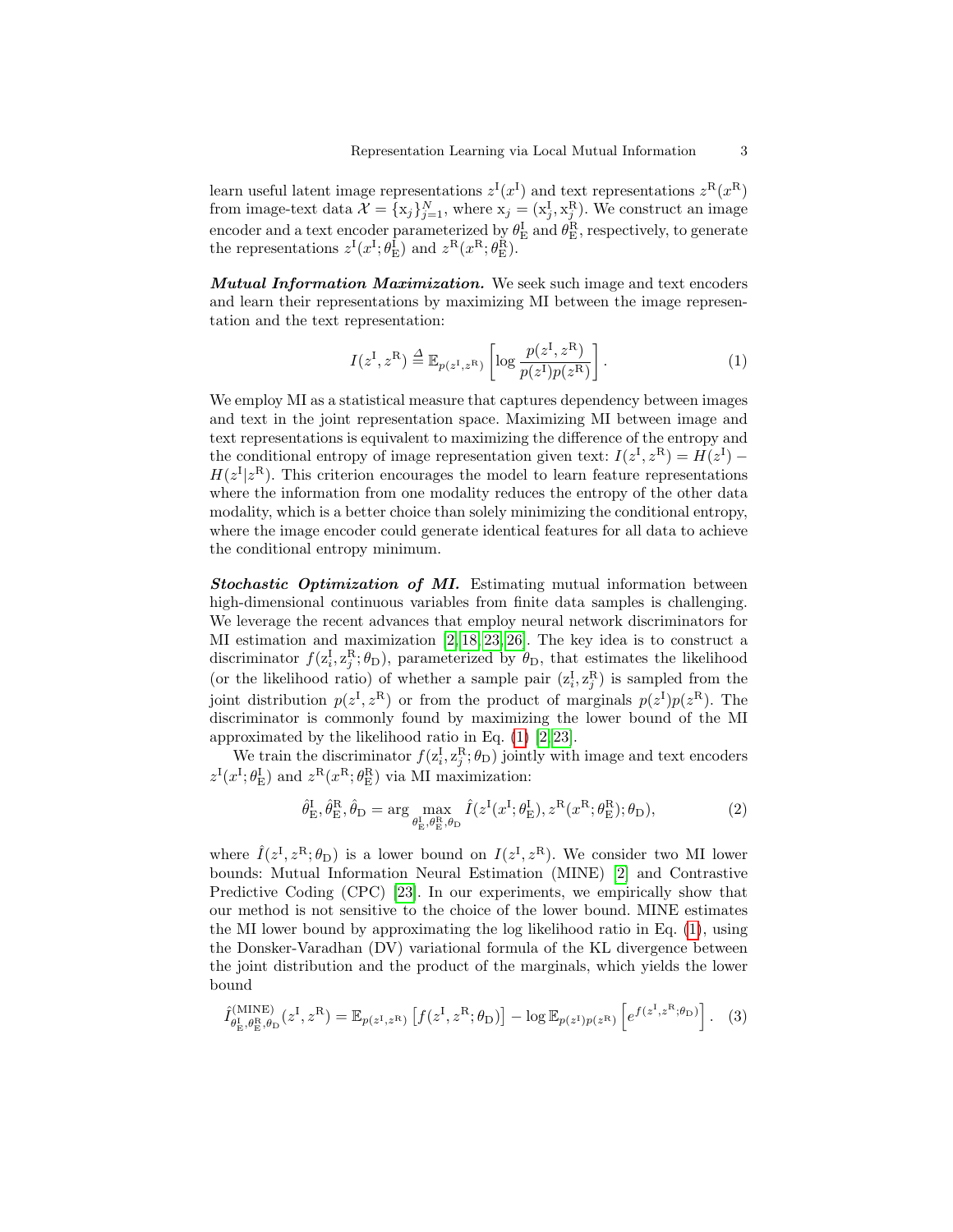CPC computes the MI lower bound by approximating the likelihood of an imagetext feature pair being sampled from the joint distribution over the product of marginals, which leads to the objective function

$$
\hat{I}_{\theta_{\rm E}^{\rm I},\theta_{\rm E}^{\rm R},\theta_{\rm D}}^{\rm (CPC)}(z^{\rm I},z^{\rm R}) = \mathbb{E}_{p(z^{\rm I},z^{\rm R})}\left[f(z^{\rm I},z^{\rm R};\theta_{\rm D})\right] - \mathbb{E}_{p(z^{\rm I})p(z^{\rm R})}\left[\log\sum_{\hat{z}_{j}^{\rm R}\in z^{\rm R}}e^{f(z^{\rm I},\hat{z}_{j}^{\rm R};\theta_{\rm D})}\right].
$$
 (4)

Both methods sample from the matched image-text pairs and from shuffled pairs (to approximate the product of marginals), and train the discriminator to differentiate between these two types of sample pairs.

Local MI Maximization. We propose to maximize MI between local features of images and sentence-level features from text. Given a sentence-level feature in the text, we estimate the MI values between all local image features and this sentence, select the image feature with the highest MI, and maximize the MI between that image feature and the sentence feature (Fig. [2\)](#page-3-0). We train the image and text encoders, as well as the MI discriminator based on all the image-text data:

<span id="page-3-1"></span>
$$
\hat{\theta}_{\mathrm{E}}^{\mathrm{I}}, \hat{\theta}_{\mathrm{E}}^{\mathrm{R}}, \hat{\theta}_{\mathrm{D}} = \arg \max_{\theta_{\mathrm{E}}^{\mathrm{I}}, \theta_{\mathrm{E}}^{\mathrm{R}}, \theta_{\mathrm{D}}} \sum_{j} \sum_{m} \max_{n} \hat{I}(\mathbf{z}_{j,(n)}^{\mathrm{I}}, \mathbf{z}_{j,(m)}^{\mathrm{R}}), \tag{5}
$$



<span id="page-3-0"></span>Fig. 2. Local MI Maximization. First, we randomly select a sentence in the text and encode the sentence into a sentence-level feature. The corresponding image is encoded into a  $M \times M \times D$  feature block. We estimate the MI values between all local image features and the sentence feature. Note that the MI estimation needs shuffled image-text data, which is not illustrated in this diagram. We select the local image feature with the highest MI and update the image encoder, text encoder, and the MI discriminator such that the local MI between that image feature and the sentence feature is maximized.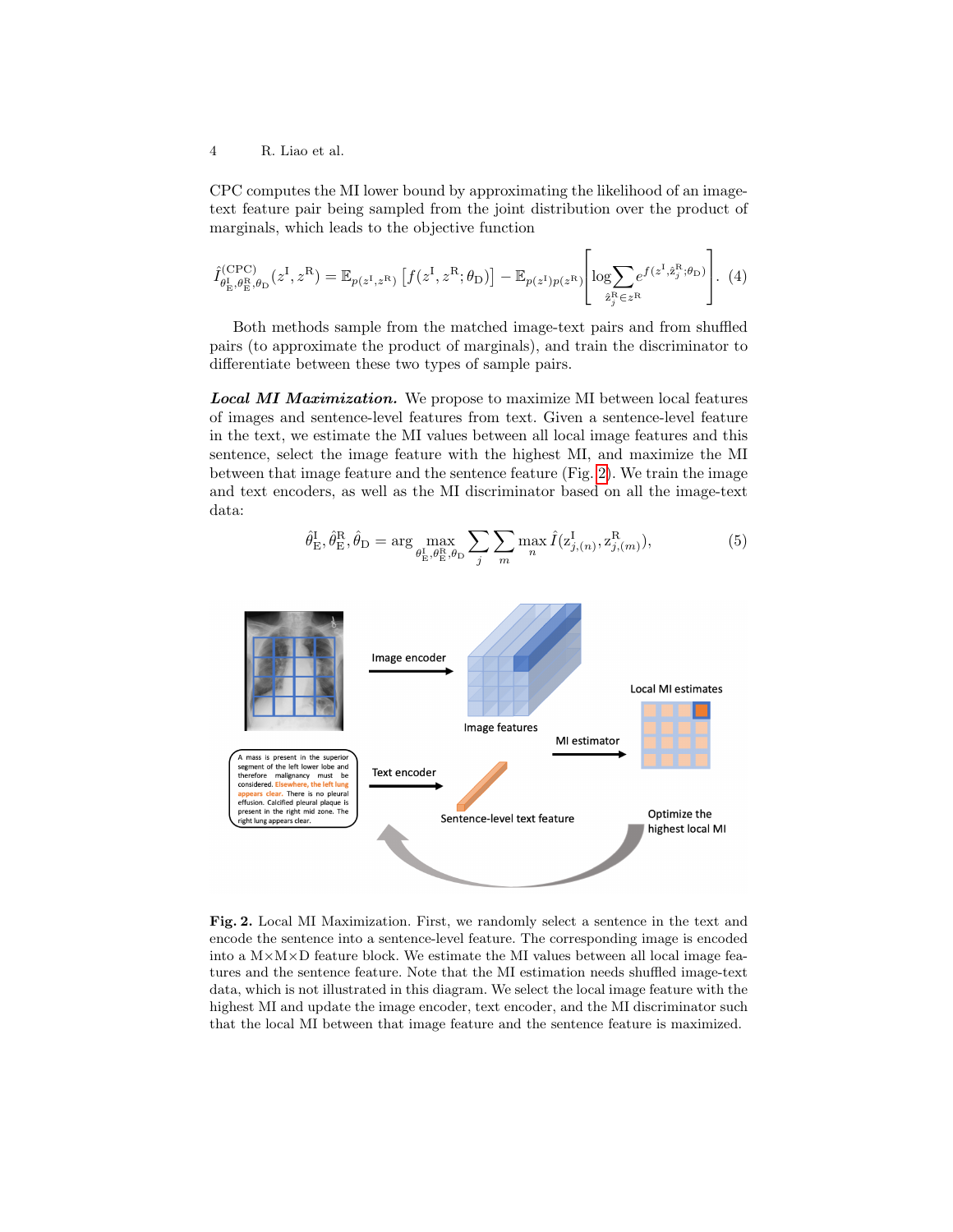where  $z_{j,(n)}^{\text{I}}$  is the *n*-th local feature in image  $x_j^{\text{I}}$ , and  $z_{j,(m)}^{\text{R}}$  is the *m*-th sentence feature in text  $x_j^R$ . We use this *one-way* maximum, because in image captioning, every sentence was written to describe some finding in the corresponding image. In contrast, not every region in the image has a related sentence in the text that describes it.

#### <span id="page-4-0"></span>3 Generative Model and Motivation

To provide further insight into the theoretical motivation behind local mutual information, we describe a conjectured generative model for how paired chest radiograph and radiology report are constructed. As shown in Fig [3,](#page-4-1) each local image region  $x_n^{\text{I}}$  has a hidden variable  $H_n$  that specifies the physiological processes and disease status in that region. This image region  $x_n^{\text{I}}$  is generated by the hidden variable  $H_n$  and another random variable  $V^{\text{I}}$  that is independent of  $H_n$  (e.g., the image acquisition protocol). The *corresponding* sentence in the radiology report is generated by first choosing the sentence index  $m$  (mapping from the image region index n via M, i.e.,  $m = f(n; M)$  and then generated as a function of  $H_n$  and another random variable  $V^R$  that is independent of H (e.g., the radiologist's training background).

The task we are interested in is to predict the hidden disease statuses  $\{H_n\}$ given an image  $x<sup>I</sup>$ . Therefore, it is sensible to learn an image feature representation  $z^{\text{I}}$  that has high mutual information with  $\{H_n\}$ , i.e.,  $\sum_n I(z^{\text{I}}, H_n)$ .  $z^{\text{I}}$  is the concatenation of  $z_n^I$  and  $\overline{z}_{n_2}^I$  where the  $z_n^I$  is the feature of the local image region generated from  $\prod_{n=1}^n$  and  $z_n^{\frac{n-2}{2}}$  is the rest of the image features. Applying the chain rule of mutual information, we have:

$$
I(z^{\mathrm{I}}, H_n) = I(z_n^{\mathrm{I}}, H_n) + I(z_n^{\mathrm{I}}, H_n|z^{\mathrm{I}})
$$
\n(6)

$$
\geq I(z_n^{\mathrm{I}}, H_n). \tag{7}
$$

Since  $I(z_n^{\mathrm{I}}, H_n)$  is a lower bound to  $I(z^{\mathrm{I}}, H_n)$ , we maximize  $I(z_n^{\mathrm{I}}, H_n)$ . The challenge of learning such image feature representations is that we have limited labels



<span id="page-4-1"></span>Fig. 3. A conjectured generative model that describes how paired chest radiograph and radiology report are constructed and the underlying structural assumptions.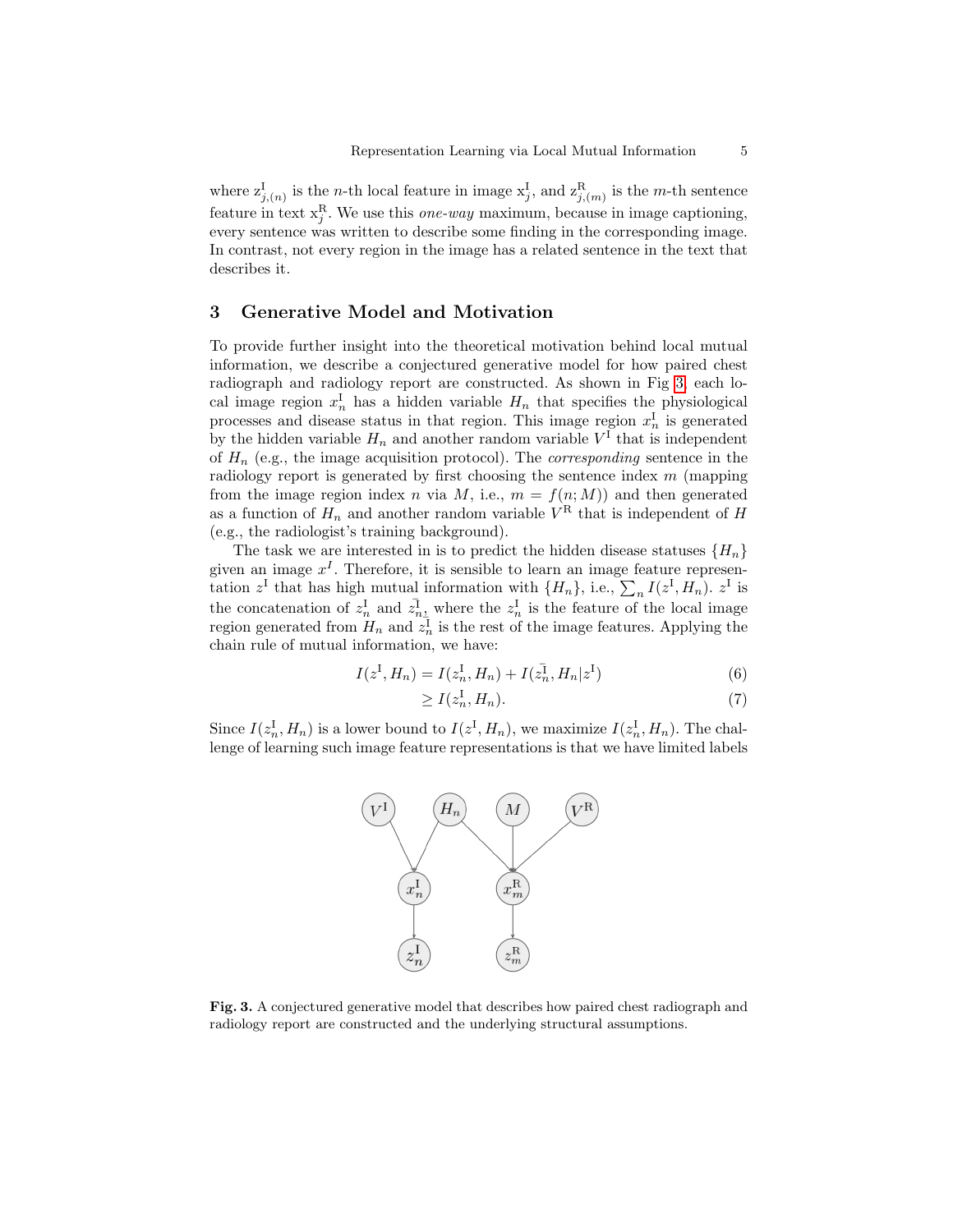for disease status. However, both the local image region and the corresponding sentence in the report are generated by the same hidden disease status. Assuming  $V^{\text{I}}$  and  $V^{\text{R}}$  are independent, maximizing  $I(z_n^{\text{I}}, z_m^{\text{R}})$  will likely lead to high  $I(z_n^{\text{I}}, H_n)$ , because  $H_n$  is the only source of information shared by  $z_n^{\text{I}}$  and  $z_m^{\text{R}}$ . Here we do the index mapping by selecting the sentence in the report that has the highest mutual information with  $z_n^{\text{I}}$ .

Therefore, conjecturing this generative model by making structural (conditional independence) assumptions of the image and report data results in our proposed local mutual information maximization approach. The local MI optimization is usually an easier task given its lower dimension and more training samples to discover useful representations. The utility of our strategy is supported by our experimental results.

## <span id="page-5-0"></span>4 Experiments

Data and Model Evaluation. We demonstrate our approach on the MIMIC-CXR dataset v2.0 [\[13\]](#page-9-1) that includes around 250K frontal-view chest radiographs with their associated radiology reports. We evaluate our representation learning methods on two downstream classification tasks:

- $-$  **Pathology9.** Detecting 9 pathologies from the chest radiographs against the labels that were extracted from the corresponding radiology reports using a radiology report labeler CheXpert [\[12,](#page-9-9)[14,](#page-9-10)[15\]](#page-9-11). Note that there are 14 findings available in the repository [\[14\]](#page-9-10). We only train and evaluate 9 for which there are more than around 100 images available in the test set.
- EdemaSeverity. Assessing pulmonary edema severity from chest radiographs against the labels that were annotated by radiologists on the images  $[11, 17, 19, 28]$  $[11, 17, 19, 28]$  $[11, 17, 19, 28]$  $[11, 17, 19, 28]$ . The severity level ranges from 0 to 3 with a higher score indicating higher risk.

The test sets provided in MIMIC-CXR with CheXpert labels [\[14\]](#page-9-10) and with edema severity labels [\[17\]](#page-10-11) are used to evaluate our methods. The patients that are in either of the two test sets are excluded from the model training. Table [1](#page-5-1) summarizes the size of the (labeled) training data and test data.

|          | Support Devices Cardiomegaly Consolidation |        |        | <b>Edema</b> | Lung Opacity                            |
|----------|--------------------------------------------|--------|--------|--------------|-----------------------------------------|
| training | 76,492                                     | 65,129 | 20,074 | 56,203       | 58,105                                  |
| test     | 286                                        | 404    | 95     | 373          | 318                                     |
|          | Pleural Effusion   Pneumonia               |        |        |              | Pneumothorax Atelectasis Edema Severity |
| training | 86,871                                     | 43,951 | 56,472 | 50,416       | 7.066                                   |
|          |                                            |        |        |              |                                         |

<span id="page-5-1"></span>Table 1. The number of images in the (labeled) training sets and the test sets.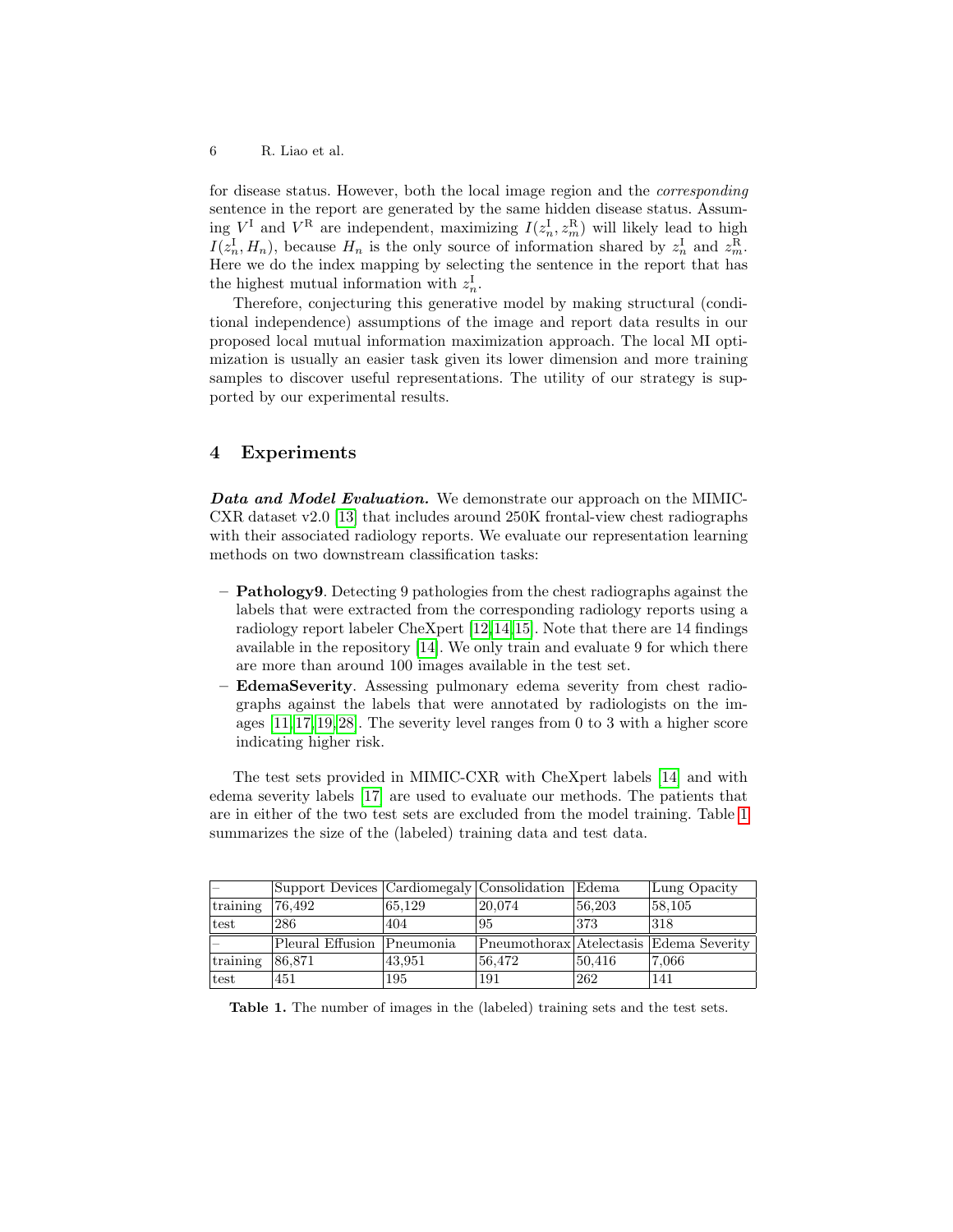Experimental Design. Our goal is to learn representations that are useful for downstream classification tasks. Therefore, we use a fully supervised image model trained on the chest radiographs with available training labels as our benchmark. We compare two ways to use our image representations when retraining the image classifier: 1) freezing the image encoder; 2) fine-tuning the image encoder. In either case, the image encoder followed by a classifier is trained on the same training set that is used to train the fully supervised image model.

We compare our MI maximization approach on local features with the global MI maximization. We test both MINE [\[2\]](#page-9-8) and CPC [\[23\]](#page-10-3) as MI estimators. To summarize, we evaluate the variants of our model and training regimes as follows:

- image-only-supervised: An image-only model trained on the training data provided in [\[14,](#page-9-10) [17\]](#page-10-11).
- global-mi-mine, global-mi-cpc: Representation learning on the chest radiographs and the radiology reports using global MI maximization.
	- encoder-frozen, encoder-tuned: Once representation learning is completed, the image encoder followed by a classifier is re-trained on the labeled training image data, with the encoder frozen or fine-tuned.
- local-mi-mine, local-mi-cpc: Representation learning using local MI maximization in Eq. [\(5\)](#page-3-1).
	- encoder-frozen, encoder-tuned: The resulting image encoder followed by a classifier is re-trained, with the encoder frozen or fine-tuned.

At the image model training or re-training time, all variants are trained on the same training sets. Note that the local-mi approach makes use of lower level image features. To make the encoder-frozen experiments comparable between local-mi and global-mi, we only freeze the same lower level feature extractor in both encoders.

Implementation Details. Chest radiographs are downsampled to  $256\times256$ . We use a 5-block resnet [\[9\]](#page-9-13) as the image encoder in the local MI approach and the image feature representation  $z^I$  is  $16\times512$  ( $4\times4\times512$ ) feature vectors. We use a 6-block resnet as the image encoder for the global MI maximization, where the image representation  $z<sup>I</sup>$  from this encoder is a 768-dimensional feature vector. We use the clinical BERT model [\[1\]](#page-9-14) as the text encoder for both reportlevel and sentence-level feature extraction. The [CLS] token is used as the text feature  $z^R$ , which is a 768-dimensional vector. The MI discriminator for both MINE and CPC is a  $1280 \rightarrow 1024 \rightarrow 512 \rightarrow 1$  multilayer perceptron to estimate local MI and a  $1536 \rightarrow 1024 \rightarrow 512 \rightarrow 1$  multilayer perceptron to estimate global MI. The image feature and the text feature are concatenated to construct the input for the discriminator for MI estimation. The image models in all training variants at the image training or re-training time have the same architecture (6-block resnet followed by a fully connected layer).

The AdamW [\[30\]](#page-10-14) optimizer is employed for the BERT encoder and the Adam [\[16\]](#page-10-15) optimizer is used for the other parts of the model. The initial learning rate is 5·10<sup>−</sup><sup>4</sup> . The representation learning phase is trained for 5 epochs and the image model re-training phase is trained for 50 epochs. The fully supervised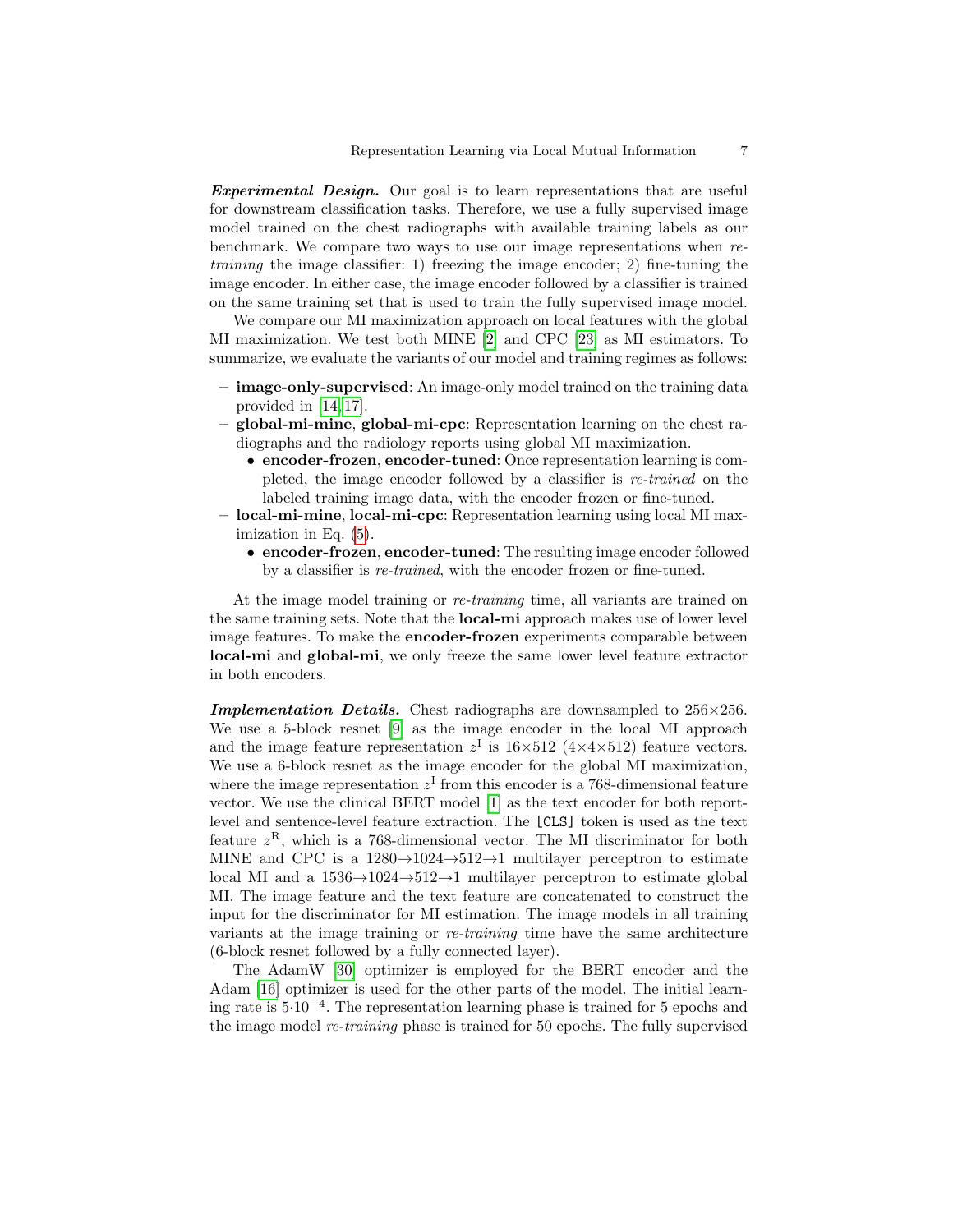image model is trained for 100 epochs. Data augmentation including random rotation, translation, and cropping is performed on the images during training.

| Method     | Re-train Encoder? Level 0 vs 1,2,3 Level 0,1 vs 2,3 Level 0,1,2 vs 3 |            |                |                 |             |      |                    |
|------------|----------------------------------------------------------------------|------------|----------------|-----------------|-------------|------|--------------------|
|            |                                                                      | <b>CPC</b> | MINE           | $\mathbb{ICPC}$ | <b>MINE</b> | CPC  | <b>MINE</b>        |
| image-only | N/A                                                                  | 0.80       |                | 0.71            |             | 0.90 |                    |
| global-mi  | frozen                                                               | 0.81       | $ 0.83\rangle$ | 10.77           | 0.78        | 0.93 | 0.89               |
| global-mi  | tuned                                                                | 0.81       | 0.82           | $ 0.79\rangle$  | 0.81        | 0.93 | 0.93               |
| local-mi   | frozen                                                               | 0.77       | 0.76           | $ 0.72\rangle$  | 0.76        | 0.75 | 0.86               |
| local-mi   | tuned                                                                | 0.87       | 0.83           | $ 0.83\rangle$  | 0.85        | 0.97 | $\vert 0.93 \vert$ |

<span id="page-7-0"></span>Table 2. The AUCs on the EdemaSeverity ordinal regression task. The average AUC score of tuned local-mi is  $0.88$  ( $\pm 0.05$ ); The average AUC score of tuned global-mi is  $0.85$  ( $\pm 0.06$ ).

| Method     | $Re-train$ Encoder? | Atelectasis |             | Cardiomegaly |             | Consolidation          |             |
|------------|---------------------|-------------|-------------|--------------|-------------|------------------------|-------------|
|            |                     | CPC         | <b>MINE</b> | CPC          | <b>MINE</b> | CPC                    | <b>MINE</b> |
| image-only | N/A                 | 0.76        |             | 0.71         |             | 0.78                   |             |
| global-mi  | frozen              | 0.65        | 0.63        | 0.79         | 0.79        | 0.67                   | 0.65        |
| global-mi  | $t$ uned            | 0.74        | 0.77        | 0.81         | 0.81        | 0.81                   | 0.82        |
| local-mi   | frozen              | 0.74        | 0.61        | 0.73         | 0.77        | 0.65                   | 0.65        |
| local-mi   | $t$ uned            | 0.73        | 0.86        | 0.82         | 0.84        | 0.83                   | 0.83        |
|            |                     | Edema       |             | Lung Opacity |             | Pleural Effusion       |             |
|            |                     | CPC         | <b>MINE</b> | CPC          | <b>MINE</b> | CPC                    | <b>MINE</b> |
| image-only | N/A                 | 0.89        |             | 0.86         |             | 0.69                   |             |
| global-mi  | frozen              | 0.81        | 0.81        | 0.69         | 0.68        | 0.74                   | 0.74        |
| global-mi  | $t$ uned            | 0.87        | 0.88        | 0.83         | 0.84        | 0.90                   | 0.90        |
| local-mi   | frozen              | 0.78        | 0.80        | 0.66         | 0.69        | 0.69                   | 0.72        |
| local-mi   | tuned               | 0.89        | 0.89        | 0.82         | 0.88        | 0.92                   | 0.92        |
|            |                     | Pneumonia   |             | Pneumothorax |             | <b>Support Devices</b> |             |
|            |                     | CPC         | <b>MINE</b> | CPC          | <b>MINE</b> | CPC                    | <b>MINE</b> |
| image-only | N/A                 | 0.75        |             | 0.65         |             | 0.72                   |             |
| global-mi  | frozen              | 0.71        | 0.70        | 0.65         | 0.66        | 0.70                   | 0.68        |
| global-mi  | $t$ uned            | 0.75        | 0.76        | 0.75         | 0.77        | 0.77                   | 0.79        |
| local-mi   | frozen              | 0.61        | 0.66        | 0.70         | 0.67        | 0.72                   | 0.74        |
| local-mi   | $_{\rm tuned}$      | 0.78        | 0.79        | 0.79         | 0.76        | 0.87                   | 0.81        |

<span id="page-7-1"></span>Table 3. The AUCs on the Pathology9 binary classification tasks. The average AUC score of tuned local-mi is  $0.84$  ( $\pm 0.05$ ); The average AUC score of tuned global-mi is  $0.81$  ( $\pm 0.05$ ).

Results. In Table [2](#page-7-0) and Table [3,](#page-7-1) we present the area under the receiver operating characteristic curve (AUC) statistics for the variants of our algorithms on the EdemaSeverity classification task and the Pathology9 binary classification tasks. For most classification tasks, the local MI approach with encoder tuning performs the best and significantly improves the performance over solely supervised learning on labeled images. The local MI approach brings in noteworthy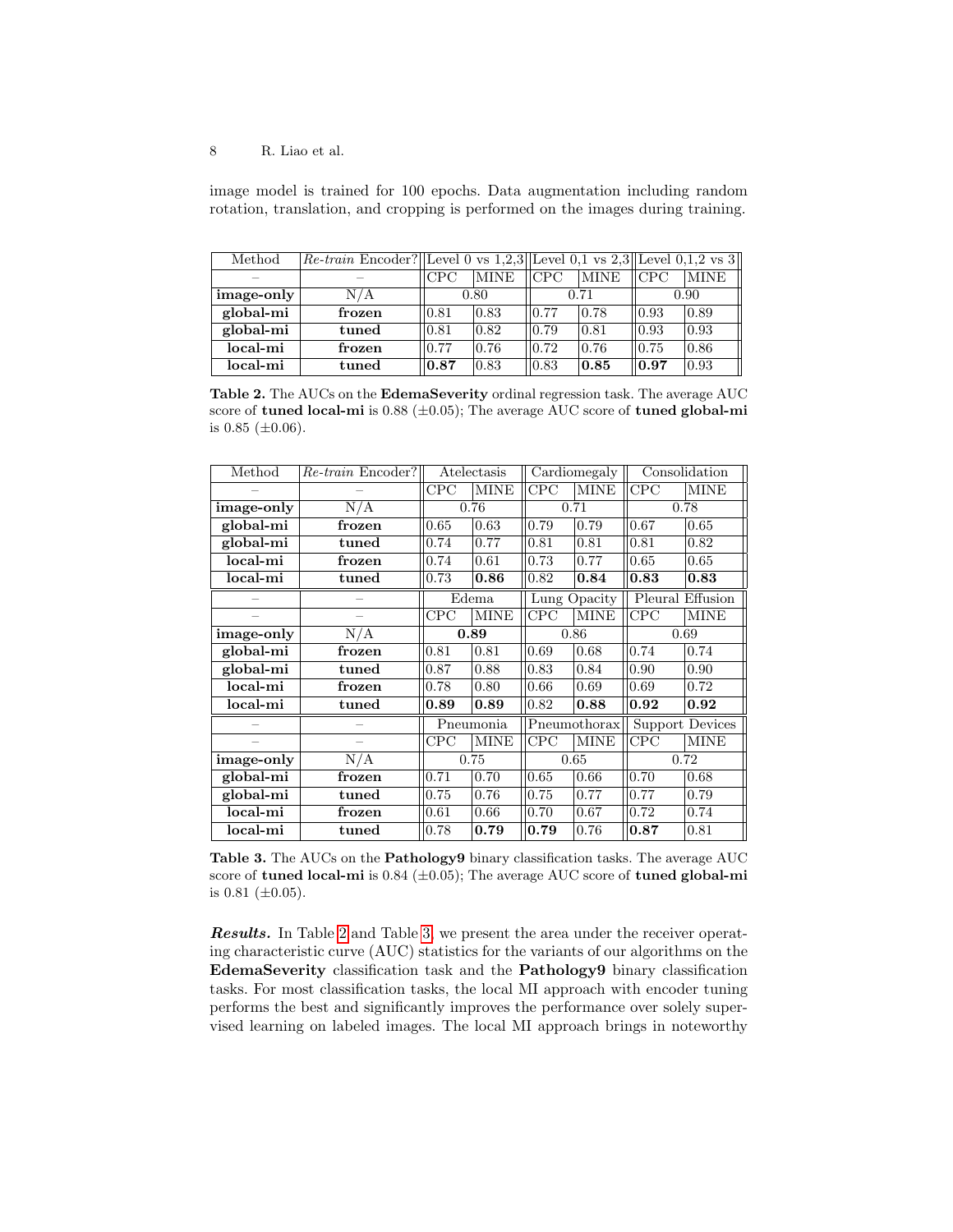improvement compared to global MI. Both CPC and MINE perform similar in most tasks. Remarkably, the classification results from the frozen encoders approach the fully supervised learning results in many tasks, suggesting that the unsupervised learning captures useful features for image classification tasks even before supervision is provided.

The local MI offers substantial improvement in performance when the features are fine-tuned with the downstream model, while its performance is comparable with global MI if the features are frozen for the subsequent classification. In our experiments, training jointly with the downstream classifier (fine-tuning) typically improves performance of all tasks, with greater benefits for local MI. This suggests that local MI yields more flexible representations that adjust better for the downstream task. Our results are also supported by the analysis in Section [3](#page-4-0) that shows certain structural assumptions lead to the local MI approach, which is easier to discover useful representations due to its lower dimension and more training samples.

## 5 Conclusion

In this paper, we proposed a multimodal representation learning framework for images and text by maximizing the mutual information between their local features. The advantages of the local MI approach are tri-fold: 1) better fit to image-text structure: each sentence is typically a minimal and complete semantic unit that describes a local image region (Fig. [1\)](#page-0-0) and therefore learning at the level of sentences and local image regions is more efficient than learning global descriptors; 2) better optimization landscape: the dimensionality of the representation is lower and every training image-report pair provides more samples of image-text descriptor pairs; 3) better representation fit to downstream tasks: as demonstrated in prior work, image classification usually relies on local features (e.g., pleural effusion detection based on the appearance of the region below the lungs) [\[10\]](#page-9-5) and thus by learning local representations local MI improves classification performance.

By encouraging sentence-level features in the text to exhibit high MI with local image features, the image encoder learns to extract useful feature representations for subsequent image analysis. We provided further insight into local MI by showing that, under a Markov condition, maximizing local MI is equivalent to maximizing global MI. Our experimental results demonstrate that the local MI approach offers the greatest improvement for the downstream image classification tasks, and is not sensitive to the choice of the MI estimator.

Acknowledgments. This work was supported in part by NIH NIBIB NAC P41EB015902, Wistron, IBM Watson, MIT Deshpande Center, MIT J-Clinic, MIT Lincoln Lab, and US Air Force.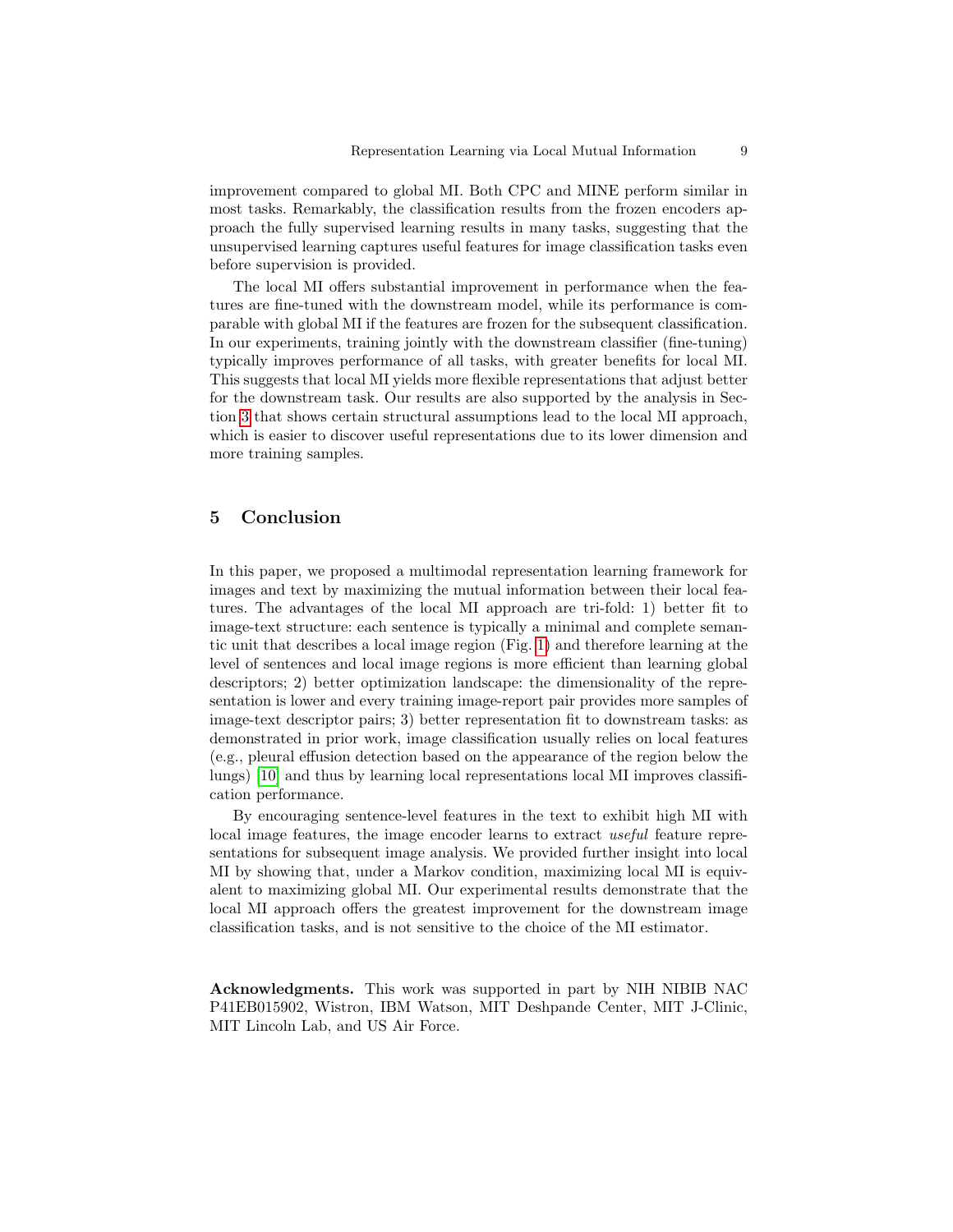#### References

- <span id="page-9-14"></span>1. Alsentzer, E., Murphy, J.R., Boag, W., Weng, W.H., Jin, D., Naumann, T., McDermott, M.: Publicly available clinical BERT embeddings. arXiv preprint arXiv:1904.03323 (2019)
- <span id="page-9-8"></span>2. Belghazi, M.I., Baratin, A., Rajeswar, S., Ozair, S., Bengio, Y., Courville, A., Hjelm, R.D.: MINE: Mutual information neural estimation. arXiv preprint arXiv:1801.04062 (2018)
- <span id="page-9-2"></span>3. Bojanowski, P., Joulin, A.: Unsupervised learning by predicting noise. In: International Conference on Machine Learning. pp. 517–526. PMLR (2017)
- <span id="page-9-7"></span>4. Chauhan, G., Liao, R., Wells, W., Andreas, J., Wang, X., Berkowitz, S., Horng, S., Szolovits, P., Golland, P.: Joint modeling of chest radiographs and radiology reports for pulmonary edema assessment. In: International Conference on Medical Image Computing and Computer-Assisted Intervention. pp. 529–539. Springer (2020)
- <span id="page-9-3"></span>5. Chen, R.T., Li, X., Grosse, R., Duvenaud, D.: Isolating sources of disentanglement in variational autoencoders. arXiv preprint arXiv:1802.04942 (2018)
- <span id="page-9-4"></span>6. Chen, X., Duan, Y., Houthooft, R., Schulman, J., Sutskever, I., Abbeel, P.: Infogan: Interpretable representation learning by information maximizing generative adversarial nets. In: Advances in neural information processing systems. pp. 2172–2180 (2016)
- <span id="page-9-0"></span>7. Demner-Fushman, D., Kohli, M.D., Rosenman, M.B., Shooshan, S.E., Rodriguez, L., Antani, S., Thoma, G.R., McDonald, C.J.: Preparing a collection of radiology examinations for distribution and retrieval. Journal of the American Medical Informatics Association 23(2), 304–310 (2016)
- <span id="page-9-6"></span>8. Harwath, D., Recasens, A., Surís, D., Chuang, G., Torralba, A., Glass, J.: Jointly discovering visual objects and spoken words from raw sensory input. In: Proceedings of the European Conference on Computer Vision (ECCV). pp. 649–665 (2018)
- <span id="page-9-13"></span>9. He, K., Zhang, X., Ren, S., Sun, J.: Deep residual learning for image recognition. In: Proceedings of the IEEE conference on computer vision and pattern recognition. pp. 770–778 (2016)
- <span id="page-9-5"></span>10. Hjelm, R.D., Fedorov, A., Lavoie-Marchildon, S., Grewal, K., Bachman, P., Trischler, A., Bengio, Y.: Learning deep representations by mutual information estimation and maximization. arXiv preprint arXiv:1808.06670 (2018)
- <span id="page-9-12"></span>11. Horng, S., Liao, R., Wang, X., Dalal, S., Golland, P., Berkowitz, S.J.: Deep learning to quantify pulmonary edema in chest radiographs. Radiology: Artificial Intelligence p. e190228 (2021)
- <span id="page-9-9"></span>12. Irvin, J., Rajpurkar, P., Ko, M., Yu, Y., Ciurea-Ilcus, S., Chute, C., Marklund, H., Haghgoo, B., Ball, R., Shpanskaya, K., et al.: Chexpert: A large chest radiograph dataset with uncertainty labels and expert comparison. arXiv preprint arXiv:1901.07031 (2019)
- <span id="page-9-1"></span>13. Johnson, A.E., Pollard, T.J., Berkowitz, S.J., Greenbaum, N.R., Lungren, M.P., Deng, C.y., Mark, R.G., Horng, S.: MIMIC-CXR, a de-identified publicly available database of chest radiographs with free-text reports. Scientific data  $6(1)$ , 1–8 (2019)
- <span id="page-9-10"></span>14. Johnson, A.E., Pollard, T.J., Greenbaum, N.R., Lungren, M.P., Deng, C.y., Peng, Y., Lu, Z., Mark, R.G., Berkowitz, S.J., Horng, S.: MIMIC-CXR-JPG - chest radiographs with structured labels (version 2.0.0). PhysioNet. https://doi.org/10.13026/8360-t248. (2019)
- <span id="page-9-11"></span>15. Johnson, A.E., Pollard, T.J., Greenbaum, N.R., Lungren, M.P., Deng, C.y., Peng, Y., Lu, Z., Mark, R.G., Berkowitz, S.J., Horng, S.: MIMIC-CXR-JPG,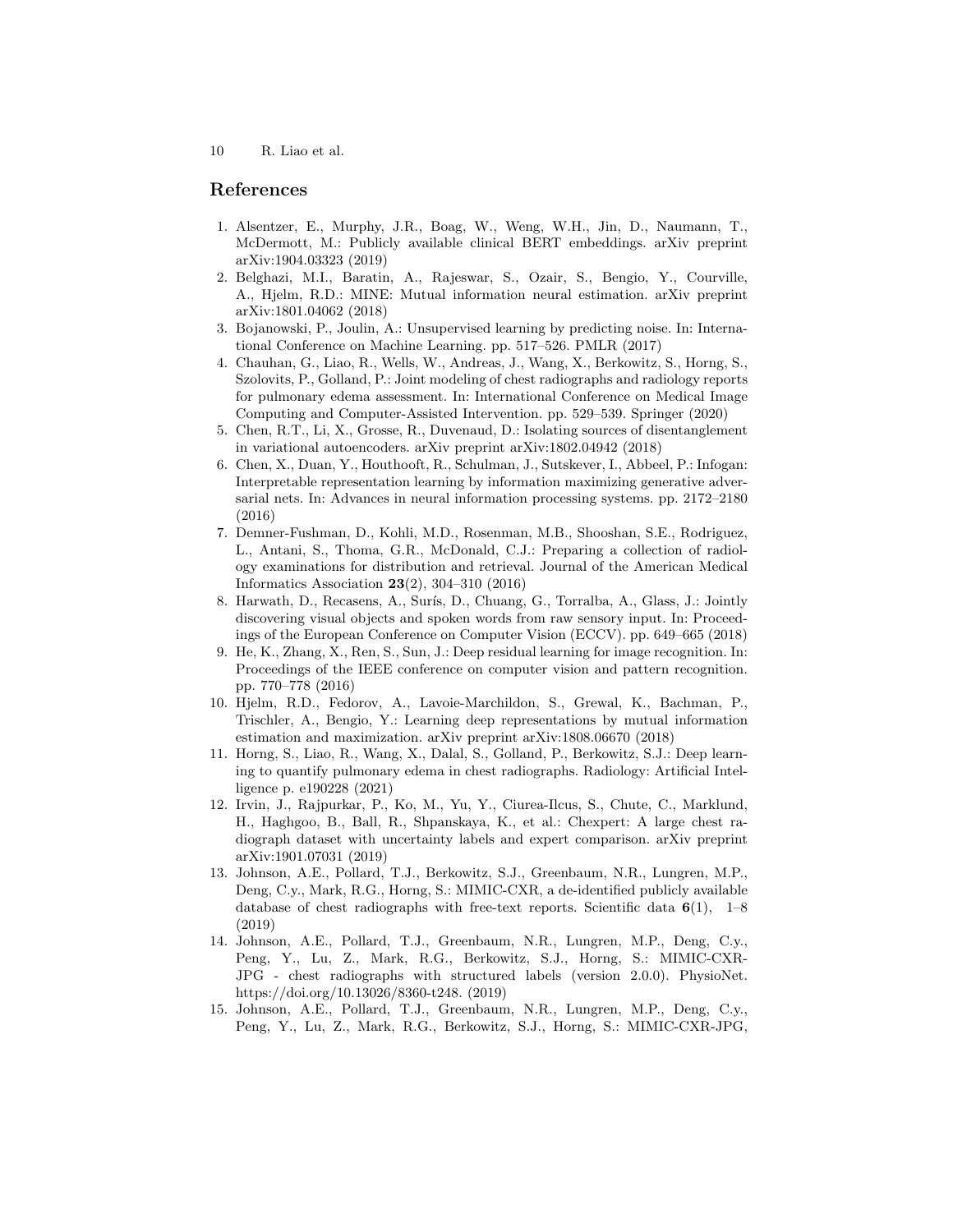a large publicly available database of labeled chest radiographs. arXiv preprint arXiv:1901.07042 (2019)

- <span id="page-10-15"></span>16. Kingma, D.P., Ba, J.: Adam: A method for stochastic optimization. arXiv preprint arXiv:1412.6980 (2014)
- <span id="page-10-11"></span>17. Liao, R., Chauhan, G., Golland, P., Berkowitz, S.J., Horng, S.: Pulmonary edema severity grades based on MIMIC-CXR (version 1.0.1). PhysioNet. https://doi.org/10.13026/rz5p-rc64. (2021)
- <span id="page-10-9"></span>18. Liao, R., Moyer, D., Golland, P., Wells, W.M.: Demi: Discriminative estimator of mutual information. arXiv preprint arXiv:2010.01766 (2020)
- <span id="page-10-12"></span>19. Liao, R., Rubin, J., Lam, G., Berkowitz, S., Dalal, S., Wells, W., Horng, S., Golland, P.: Semi-supervised learning for quantification of pulmonary edema in chest x-ray images. arXiv preprint arXiv:1902.10785 (2019)
- <span id="page-10-1"></span>20. Maes, F., Collignon, A., Vandermeulen, D., Marchal, G., Suetens, P.: Multimodality image registration by maximization of mutual information. IEEE transactions on Medical Imaging 16(2), 187–198 (1997)
- <span id="page-10-5"></span>21. Moradi, M., Guo, Y., Gur, Y., Negahdar, M., Syeda-Mahmood, T.: A crossmodality neural network transform for semi-automatic medical image annotation. In: International Conference on Medical Image Computing and Computer-Assisted Intervention. pp. 300–307. Springer (2016)
- <span id="page-10-8"></span>22. Moradi, M., Madani, A., Gur, Y., Guo, Y., Syeda-Mahmood, T.: Bimodal network architectures for automatic generation of image annotation from text. In: International Conference on Medical Image Computing and Computer-Assisted Intervention. pp. 449–456. Springer (2018)
- <span id="page-10-3"></span>23. Oord, A.v.d., Li, Y., Vinyals, O.: Representation learning with contrastive predictive coding. arXiv preprint arXiv:1807.03748 (2018)
- <span id="page-10-4"></span>24. Reimers, N., Gurevych, I.: Sentence-BERT: Sentence embeddings using siamese BERT-networks. arXiv preprint arXiv:1908.10084 (2019)
- <span id="page-10-0"></span>25. Rifai, S., Bengio, Y., Courville, A., Vincent, P., Mirza, M.: Disentangling factors of variation for facial expression recognition. In: European Conference on Computer Vision. pp. 808–822. Springer (2012)
- <span id="page-10-10"></span>26. Song, J., Ermon, S.: Understanding the limitations of variational mutual information estimators. In: International Conference on Learning Representations (2019)
- <span id="page-10-6"></span>27. Wang, X., Peng, Y., Lu, L., Lu, Z., Summers, R.M.: Tienet: Text-image embedding network for common thorax disease classification and reporting in chest x-rays. In: Proceedings of the IEEE conference on computer vision and pattern recognition. pp. 9049–9058 (2018)
- <span id="page-10-13"></span>28. Wang, X., Schwab, E., Rubin, J., Klassen, P., Liao, R., Berkowitz, S., Golland, P., Horng, S., Dalal, S.: Pulmonary edema severity estimation in chest radiographs using deep learning. In: International Conference on Medical Imaging with Deep Learning–Extended Abstract Track (2019)
- <span id="page-10-2"></span>29. Wells III, W.M., Viola, P., Atsumi, H., Nakajima, S., Kikinis, R.: Multi-modal volume registration by maximization of mutual information. Medical image analysis 1(1), 35–51 (1996)
- <span id="page-10-14"></span>30. Wolf, T., Debut, L., Sanh, V., Chaumond, J., Delangue, C., Moi, A., Cistac, P., Rault, T., Louf, R., Funtowicz, M., et al.: Huggingface's transformers: State-ofthe-art natural language processing. ArXiv pp. arXiv–1910 (2019)
- <span id="page-10-7"></span>31. Xue, Y., Huang, X.: Improved disease classification in chest x-rays with transferred features from report generation. In: International Conference on Information Processing in Medical Imaging. pp. 125–138. Springer (2019)